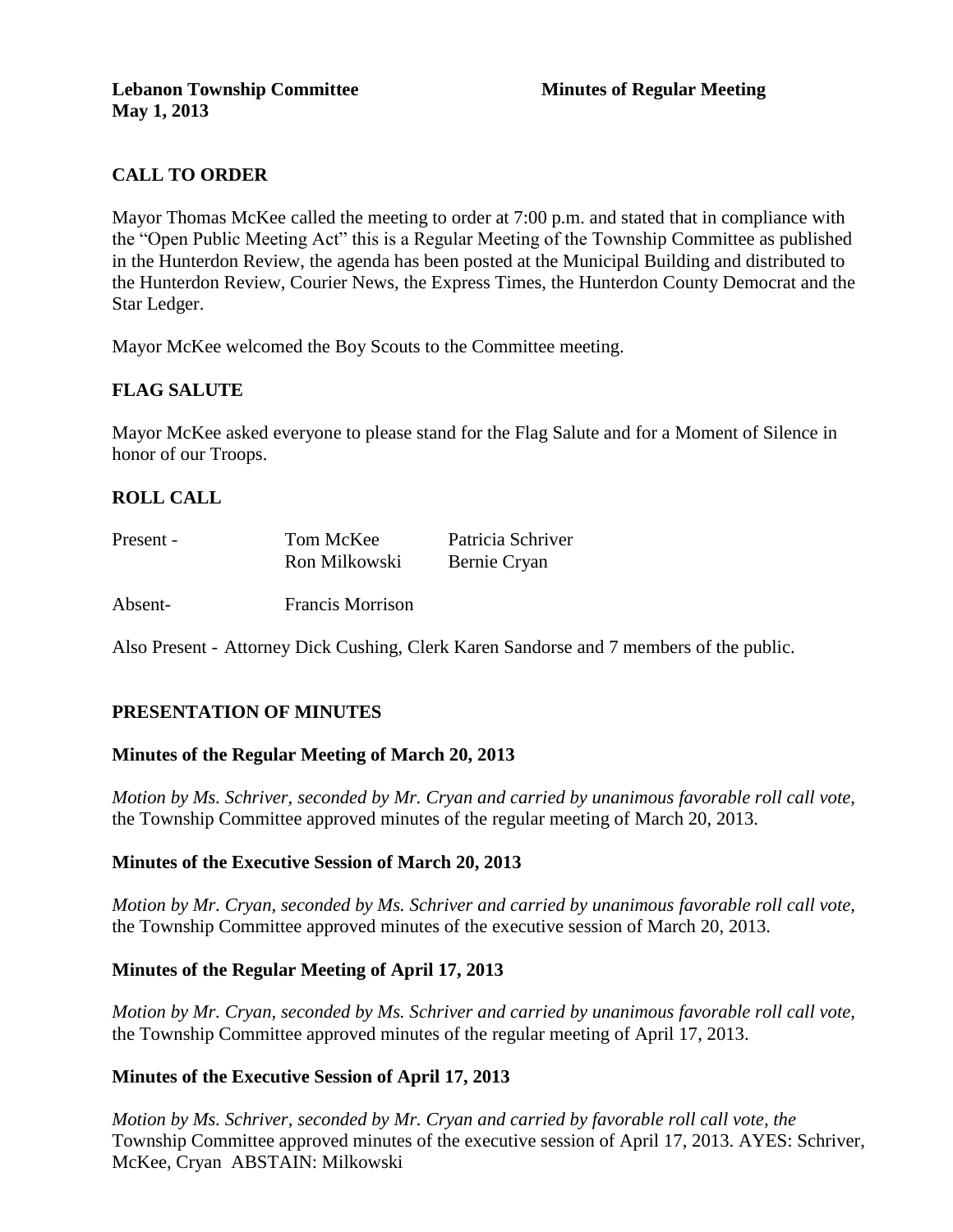LTCM 05/01/2013 Page 2 of 10

#### **PUBLIC COMMENTS – for agenda items only.**

*Motion by Ms. Schriver, seconded by Mr. Milkowski and carried by unanimous favorable roll call*  vote, the Township Committee opened the public comment portion of the meeting.

Ms. Laurie Hoffman asked for an explanation of Ordinance 2013-07.

*Motion by Mr. Cryan, seconded by Ms. Schriver, and carried by unanimous favorable roll call vote,* the Township Committee closed the Public comment portion of the meeting.

### **ORDINANCE**

### **Public Hearing**

### **Ordinance No. 2013-06- To Include Ordinances Inadvertently Omitted From Recodification**

*Motion by Ms. Schriver, seconded by Mr. Cryan and carried by unanimous favorable roll call vote,* the public hearing for Ordnance No. 2013-06 was opened.

There were no comments from the public*.*

*Motion by Ms. Schriver, seconded by Mr. Cryan and carried by unanimous favorable roll call vote,* the public hearing for Ordinance No. 2013-06 was closed.

*Motion by Ms. Schriver, seconded by Mr. Cryan and carried by favorable roll call vote, the* Township Committee adopted Ordinance No. 2013-06 as written below. AYES: Schriver, McKee, Cryan ABSTAIN: Milkowski

## TOWNSHIP OF LEBANON COUNTY OF HUNTERDON ORDINANCE NO. 2013-06 AN ORDINANCE AMENDING THE CODE OF THE TOWNSHIP OF LEBANON TO INCLUDE ORDINANCES INADVERTENTLY OMITTED FROM THE 2007 RECODIFICATION

WHEREAS, the Township of Lebanon ("Township") in Ordinance 2007-07 approved the codification of the ordinances of the Township of a general and permanent nature into the Code of the Township of Lebanon; and

WHEREAS, the codification approved by the Township in 2007 inadvertently omitted five ordinances from 2004 which ordinances were intended to be included in the codification; and

WHEREAS, the Township Committee wishes to amend the Code as of the date of its adoption in 2007 to include these omitted ordinances.

NOW, THEREFORE, BE IT ORDAINED by the Township Committee of the Township of Lebanon, Hunterdon County as follows:

Section 1. The following ordinances are to be added to the Township Code effective as of the date that they were originally adopted: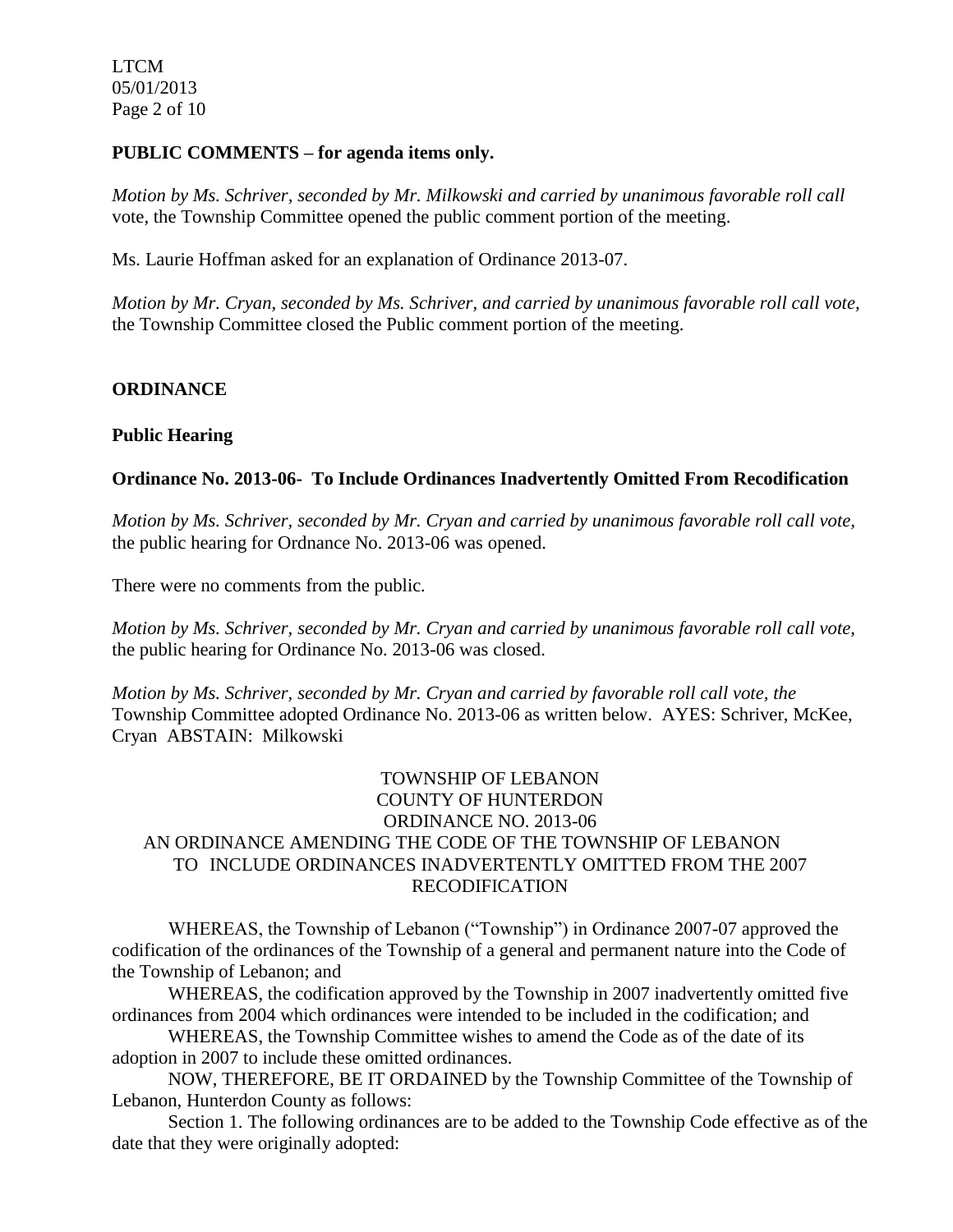LTCM 05/01/2013 Page 3 of 10

| Ordinance No. | Title                                                                                                                                                                                                                                                           |
|---------------|-----------------------------------------------------------------------------------------------------------------------------------------------------------------------------------------------------------------------------------------------------------------|
| 2004-02       | An Ordinance to Supplement Chapter VII,<br>Schedule XVII of the Code of the Township of<br>Lebanon                                                                                                                                                              |
| 2004-03       | Ordinance Amending an Ordinance<br>An<br>Entitled "Retirement Benefits for Volunteer<br>Fire Fighters and Volunteer Rescue Squad<br>Personnel and Providing for Benefits Permitted<br>Under LOSAP"                                                              |
| 2004-04       | Ordinance to Revise, Amend,<br>An<br>and<br>Supplement Chapter 2, Section 2-7 of the<br>Township of Lebanon Code Providing for the<br>Defense and Indemnification of Elected<br>Officials and Certain Appointed Officials in<br>the Performance of Their Duties |
| 2004-05       | Ordinance to Amend, Revise,<br>An<br>and<br>Supplement Chapter VII of the Revised<br>General Ordinances of the Township of<br>Lebanon, Titled "Traffic," To Prohibit Parking<br>in Certain Designated Areas Along Hoffmans<br><b>Crossing Road</b>              |
| 2004-11       | An Ordinance to Supplement Chapter VII,<br>Schedule VI of the Code of the Township of<br>Lebanon.                                                                                                                                                               |

Section 2. The Township Clerk is directed to provide General Code with copies of the ordinances listed above and to request General Code to prepare a supplement to the Code including the ordinances.

Section 3. All ordinances and resolutions inconsistent with the provisions of this ordinance are hereby repealed as to such inconsistencies.

Section 4. This Ordinance shall be effective following passage and publication in accordance with law.

### **Introduction**

### **Ordinance 2013-07 - Acquisition of Real Property – Block 64, Lot 7.03**

*Motion by Ms. Schriver, seconded by Mr. Cryan and carried by unanimous favorable roll call vote,* the Township Committee approved Ordinance No. 2013-07 as entitled below.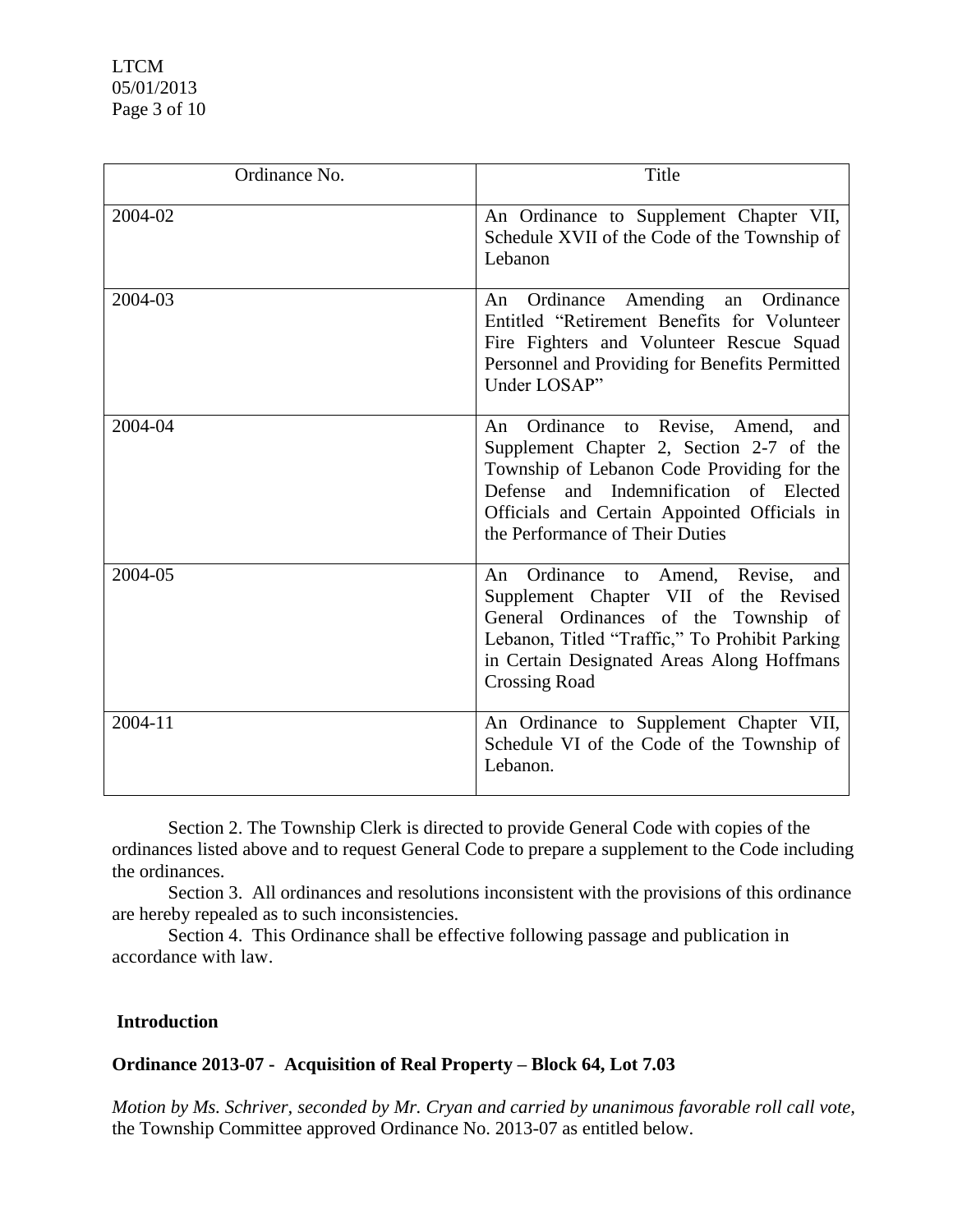### TOWNSHIP OF LEBANON COUNTY OF HUNTERDON ORDINANCE NO. 2013-07 AN ORDINANCE AUTHORIZING THE ACQUISITION OF REAL PROPERTY KNOWN AS A PORTION OF BLOCK 64, LOT 7.03 ON THE TAX MAP OF THE TOWNSHIP OF LEBANON

### **Public Hearing to be held on May 15, 2013**

### **OLD BUSINESS**

## **DPW Sign**

Mr. Cryan stated that at the last meeting he was asked to meet with the DPW Manager to see what he would like in a sign for the new DPW building. Mr. Cryan stated that he did meet with Mr. Gabriel and they looked at the options they have. Mr. Cryan stated that they would like the Committee to consider placing the sign on the building. Mr. Cryan stated that there are concerns with a wood sign being placed in the medium strip, in front of the building, as there may be issues with snow plows and other possible hazards. The ongoing upkeep of the sign, in the future, was also considered and Mr. Cryan and Mr. Gabriel feel that the form letters may be more maintenance free. Mr. Cryan stated that they looked at two options and are interested in the 15" formed letters with a total length of 22'9", at a cost of \$2550.00, installed. Mr. Cryan stated that Mr. Gabriel will search for better prices and asked if the Committee would approve moving forward with a sign as long as it does not to exceed \$2550.00. Discussion was held on the materials of the letters and the color. Mr. Cryan will verify what the letters are made of and will look into possible color options for the Committee's consideration.

*Motion by Ms. Schriver, seconded by Mr. Cryan and carried by unanimous favorable roll call vote,* the Township Committee authorized the DPW Manager and Mr. Cryan to obtain quotes for a sign for the DPW building with an amount not to exceed \$2550.00.

### **NEW BUSINESS**

### **Township Garden Beds**

Ms. Schriver stated that for the past five years Georgia Cudina has taken care of the municipal flower gardens at the Municipal Office, the Library and in the Park. Ms. Cudina will no longer be caring for the gardens, with the exception of the 911 Memorial; therefore, there is need to look for volunteers who may be interested in the task. Ms. Schriver stated that in the past the Township paid a master gardener to maintain the gardens. The Clerk will have a notice placed on the webpage seeking anyone is interested in caring for the Township's flower gardens.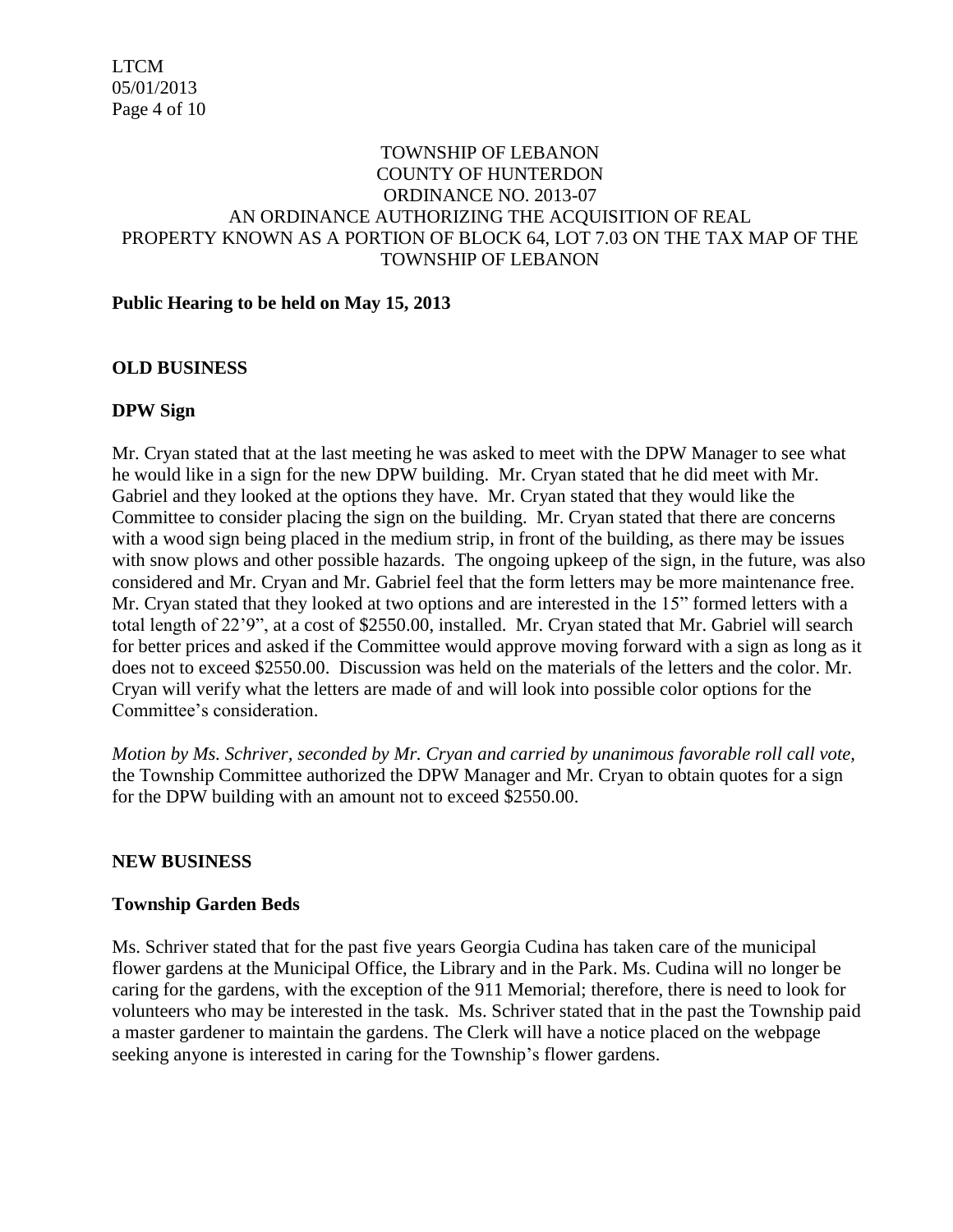LTCM 05/01/2013 Page 5 of 10

### **Road Materials – Black Top**

Mr. Cryan stated that it is time to purchase asphalt. The DPW Manager has found a source who can supply the asphalt at a cost of \$3.00 per ton less than the co-op price. The source is not part of a state bid or a co-op. Attorney Cushing stated that the purchase will need to be put out for bid.

*Motion by Mr. Cryan, seconded by Mr. Milkowski and carried by unanimous favorable roll call*  vote, the Township Committee authorized the DPW Manager to prepare bids for asphalt acquisition.

### **DPW Garage**

Mr. Milkowski stated that the asphalt will be laid at the DPW site this month and the DPW project will be complete. Mr. Milkowski stated that he spoke with the architect and the building is complete with the exception of some mulching and seeding.

Mayor McKee asked if the pick-up pump issue has been solved. Mr. Milkowski stated that he does not believe so. Mr. Milkowski stated that he was informed that there was a line leaking and he is not sure if it is a result of the pump or not. Mr. Milkowski stated that the last he heard is that they were waiting for the fuel line to go down so they can see that it will pick up at the lowest level. Mr. Milkowski has heard nothing further and they have not requested a payment on it. Mr. Cryan stated that the architect came to the garage today, at the request of Mr. Gabriel, because there is a leak in the day tank line. Mr. Cryan stated that Mr. Gabriel informed the architect that there is an expectation that the insulation will be replaced and the building will be cleaned where the line leaked. Mr. Milkowski stated that there are two different contractors involved; one contractor supplies to the day tank and the other one supplies to the burners.

Mr. Cryan stated that it has been a long endeavor in bringing the building to completion and commended Mr. Milkowski for all of his efforts

Mayor McKee asked if there will be an exit meeting with the contractor relative to warrantees, etc. Mr. Milkowski will speak to the architect about such.

### **Communication Between Schools and Committee**

Mr. Cryan stated that he feels that a phone call should have been made to the Mayor when there was a bomb scare at the Woodglen School. Mr. Cryan stated that he was disappointed that no one from the Committee was informed of what was happening in the Township. Mr. Cryan stated that he understands that it was a school matter; however, feels that a call should have been made to the Mayor of the Committee. Mr. Cryan has received complaints from residents on how the information was handled and the way it was released to the media. Mr. Cryan questioned if it is possible to ask the Board if they have since addressed some sort of order in which they will make notification in the future. Likewise, who is authorized to release information to the media and what type of information is to be released? Mr. Cryan stated that he is not putting the fault anywhere because things such as this do not happen often; however, now that it has, he questions if there been a plan put in place. Mayor McKee asked Attorney Cushing if he would assist him in sending a letter to the Board of Education stating the points that Mr. Cryan stated. Attorney Cushing asked if the Emergency Management Coordinator was contacted about the matter. Attorney Cushing stated that it is a perfectly proper to want to get information from the school to the Mayor and suggested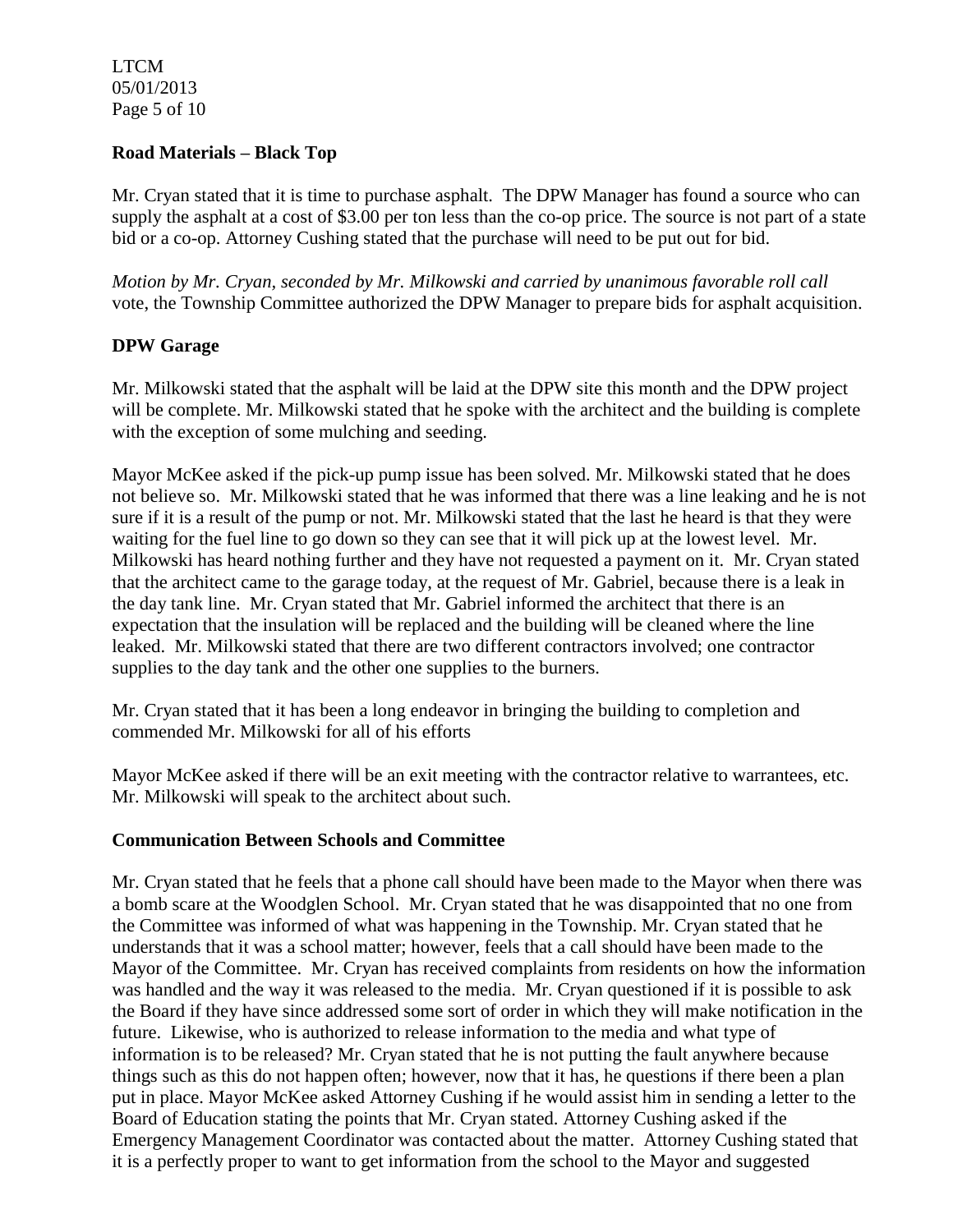LTCM 05/01/2013 Page 6 of 10

speaking to the EMO to see how he would like to receive information on such an incident also. Ms. Schriver suggested obtaining a copy of their procedures.

## **PRESENTATION OF VOUCHERS**

Committee Members provided a description of vouchers exceeding \$1000.00.

*Motion by Ms. Schriver, seconded by Mr. Cryan and carried by unanimous favorable roll call vote,*  the Township Committee approved the May 1, 2013 bill list in amount of \$ 119,060.75 and the payment to Riverview Banquet Hall for the Township Dinner.

### **CORRESPONDENCE**

a. County Administrator Cynthia Yard- Hunterdon County's 300<sup>th</sup> Celebration

## **PUBLIC COMMENTS**

*Motion by Ms. Schriver, seconded by Mr. Cryan, and carried by unanimous favorable roll call vote,* the Township Committee opened the Public Comment portion of the meeting at 7:41.

Ms. Laurie Hoffman stated that if the Committee adds items under new business and old business the public does not have an opportunity to speak about the subject. Ms. Hoffman questioned the change and the cost for the DPW sign. Ms. Hoffman stated that she already spoke to the County about the 300<sup>th</sup> Anniversary event. Ms. Hoffman stated that she spoke to a school board member about the bomb scare and was informed that they had a communication breakdown and the school is looking into it. Ms. Hoffman asked what needs to be done in the municipal gardens? Ms. Schriver stated that there needs to planting done, mulching, maintenance through the summer and weeding. Ms. Hoffman stated that the Committee should be able to find volunteers to do it. Ms. Hoffman stated that at the last meeting, in executive session, the Committee discussed the lease of the squad building and asked if there will public discussion on the matter. Mayor McKee stated that the Committee is looking at the lease and will again discuss the matter in public. Ms. Schriver asked Ms. Hoffman what the Day in the Park will have to do with the 300<sup>th</sup> Anniversary. Ms. Hoffman stated that the Celebration Committee will be selling magnets and t-shirts and informing the public of the upcoming events. They will set up at the Historian's table.

Ms. Nancy Darois asked if there will be an open house for the garage. Mayor McKee stated that an open house is something that the Committee would like to do and said that they need to plan something with the DPW Manager. Ms. Darois volunteered to help with the municipal gardens.

Mr. Victor Hoffman asked if there will there be a warrantee that comes with the signs for the DPW building. Mr. Cryan will look into the warrantees. Mr. Hoffman asked if the FFA, from Voorhees or North Hunterdon, could help with the gardens. Mr. Hoffman suggested that possibly the boys group home, on Route 513, might be able to help also. Mr. Hoffman asked what will be discussed in Executive Session.

Mayor McKee thanked the Boy Scouts for attending the meeting.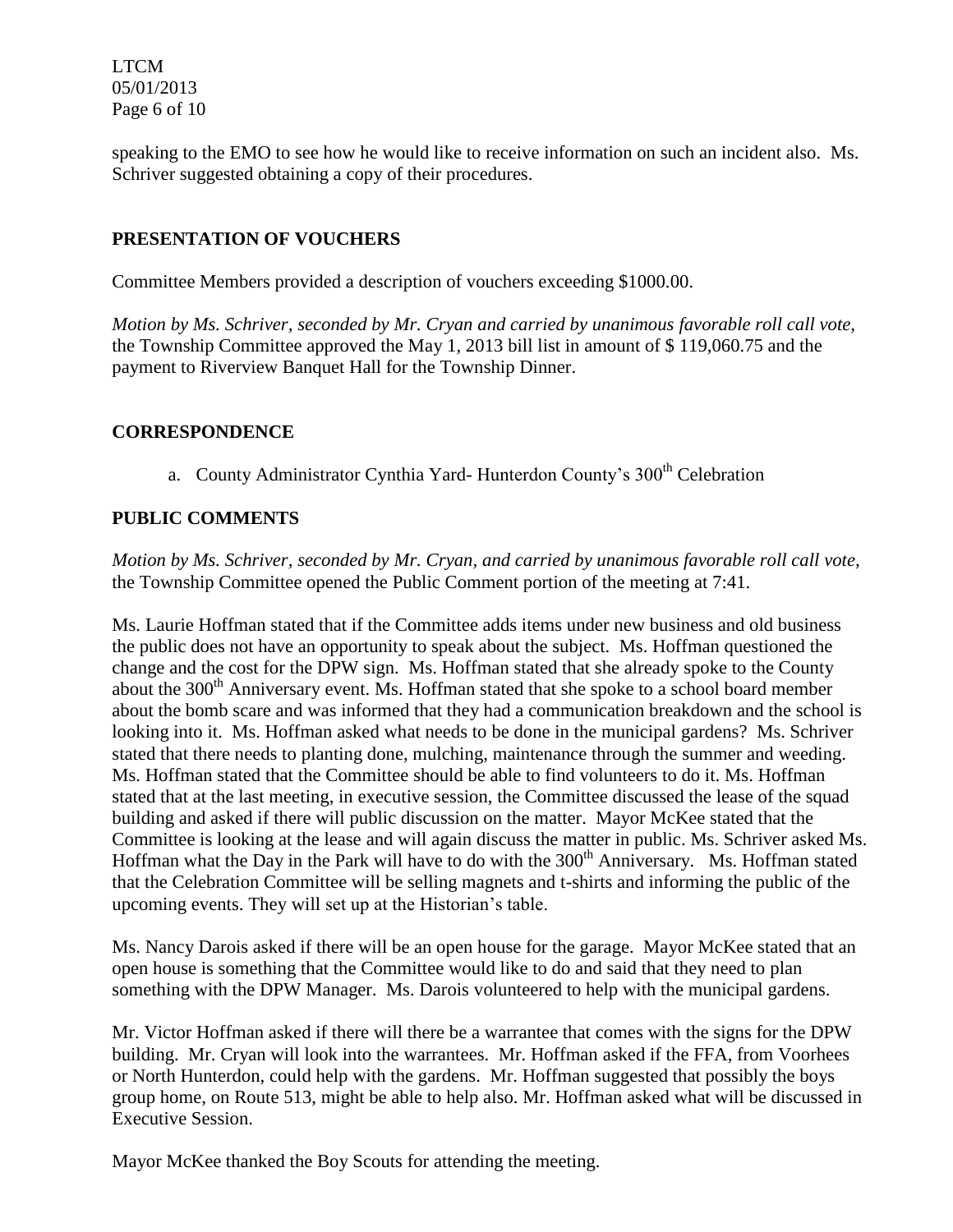LTCM 05/01/2013 Page 7 of 10

*Motion by Ms. Schriver, seconded by Mr. Cryan and carried by unanimous favorable roll call vote* the Township Committee closed the public comment portion of the meeting at 7:55.

Ms. Schriver stated that she has asked for a regular reports from the Fire Department and has not received one. Mayor McKee stated that he will follow up on the report.

Mr. Milkowski stated that he read in correspondence from the League of Municipalities that if they are not contacted the will discontinue fax notices to the Municipal Office. Mr. Milkowski requested that the Clerk contact the League to ensure that notices will still be received.

*Motion by Ms. Schriver, seconded by Mr. Cryan and carried by unanimous favorable roll call vote*, the Township Committee approved Resolution No. 54-2013 and convened in executive session at 7:56 p.m.

### **TOWNSHIP OF LEBANON COUNTY OF HUNTERDON STATE OF NEW JERSEY RESOLUTION NO. 54-2013 RESOLUTION AUTHORIZING EXECUTIVE SESSION**

WHEREAS, the Open Public Meetings Act; *N.J.S.A.* 10:4-6 *et seq*., declares it to be the public policy of the State to insure the right of citizens to have adequate advance notice of and the right to attend meetings of public bodies at which business affecting the public is discussed or acted upon; and

WHEREAS, the Open Public Meetings Act also recognizes exceptions to the right of the public to attend portions of such meetings; and

WHEREAS, the Mayor and Committee find it necessary to conduct an executive session closed to

the public as permitted by the *N.J.S.A*. 40:4-12; and

\_\_\_\_\_\_\_\_\_\_\_\_\_\_\_\_\_\_\_\_\_\_\_\_\_\_\_\_\_\_\_\_\_\_\_\_\_\_\_\_\_\_\_\_\_\_\_\_\_\_\_\_\_);

WHEREAS, the Mayor and Committee will reconvene in public session at the conclusion of the executive session;

NOW, THEREFORE, BE IT RESOLVED by the Mayor and Committee of the Township of Lebanon, County of Hunterdon, State of New Jersey that they will conduct an executive session to discuss the following topic(s) as permitted by *N.J.S.A*. 40:4-12

\_\_\_\_\_\_A matter which Federal Law, State Statute or Rule of Court requires be kept confidential or excluded from discussion in public (Provision relied upon:

\_\_\_\_\_\_A matter where the release of information would impair a right to receive funds from the federal government;

A matter whose disclosure would constitute an unwarranted invasion of individual privacy;

\_\_\_\_\_\_A collective bargaining agreement, or the terms and conditions thereof (Specify contract:  $\Box$ );

 X A matter involving the purpose, lease or acquisition of real property with public funds, the setting of bank rates or investment of public funds where it could adversely affect the public interest if discussion of such matters were disclosed; Real Estate Acquisitions; **Maxwell Acquisition**

Tactics and techniques utilized in protecting the safety and property of the public provided that their disclosure could impair such protection;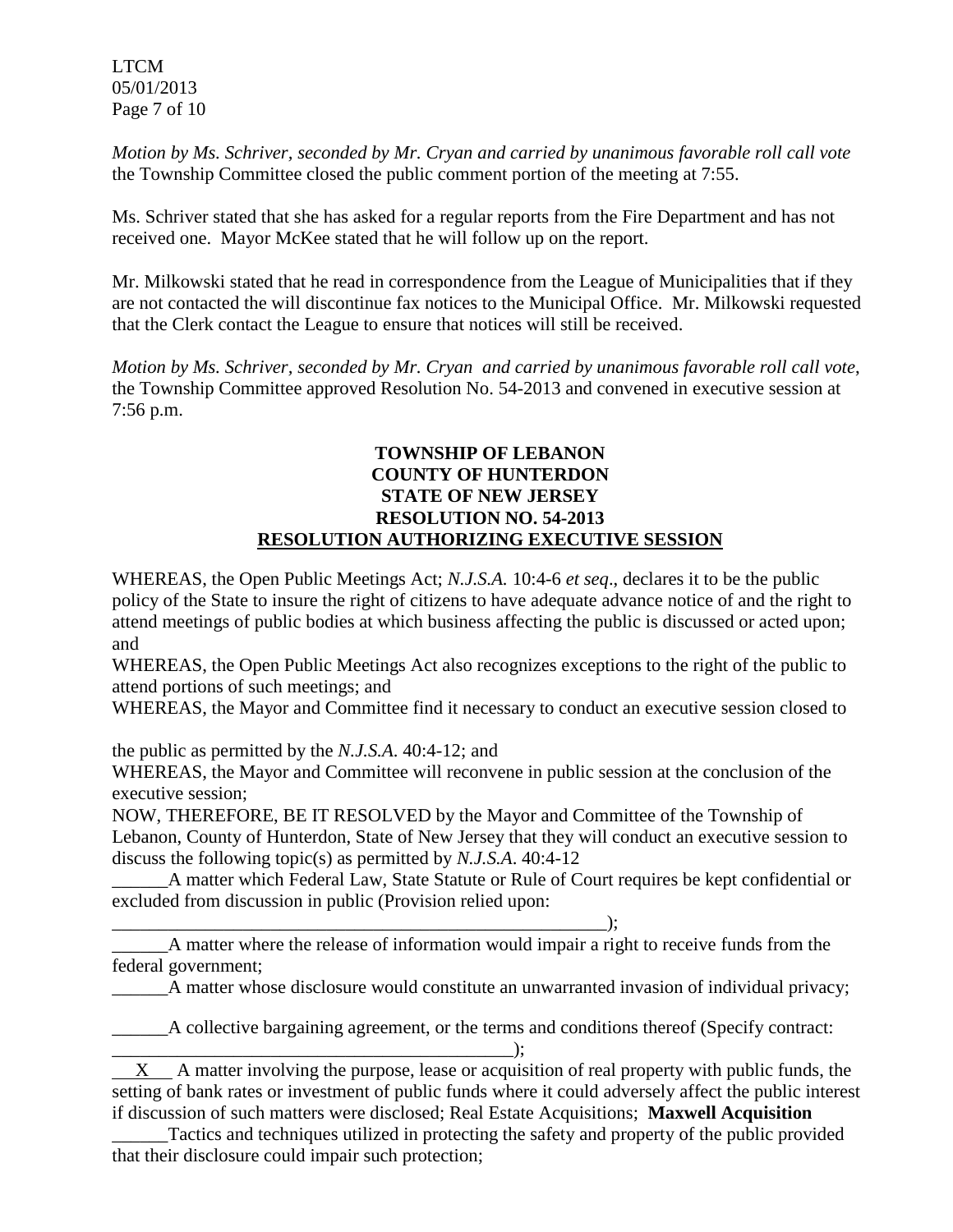LTCM 05/01/2013 Page 8 of 10

\_\_\_\_\_\_Investigations of violations or possible violations of the law;

 X Pending or anticipated litigation or contract negotiation in which the public body is or may become a party; (The general nature of the litigation or contract negotiations is: **DPW Garage Project** Professional Service Contracts – . The public disclosure of such information at this time would have a potentially negative impact on the municipality's position in the litigation or negotiation; therefore this information will be withheld until such time as the matter is concluded or the potential for negative impact no longer exists.)

 Matters falling within the attorney-client privilege, to the extent that confidentiality is required in order for the attorney to exercise his or her ethical duties as a lawyer; (The general nature of the matter is:  $OR$  the public disclosure of such information at this time would have a potentially negative impact on the municipality's position with respect to the matter being discussed; therefore this information will be withheld until such time as the matter is concluded or the potential for negative impact no longer exists.*)*;

 X Matters involving the employment, appointment, termination of employment, terms and conditions of employment, evaluation of the performance, promotion or disciplining of any specific prospective or current public officer or employee of the public body, where all individual employees or appointees whose rights could be adversely affected have not requested in writing that the matter(s) be discussed at a public meeting; (The employee(s) and/or general nature of discussion is: Union Contract\_\_\_\_\_\_\_\_\_ the public disclosure of such information at this time would violate the employee(s) privacy rights; therefore this information will be withheld until such time as the matter is concluded or the threat to privacy rights no longer exists.; **LOSAP Matter**

\_\_\_\_\_\_Deliberation occurring after a public hearing that may result in the imposition of a specific civil penalty or loss of a license or permit;

**BE IT FURTHER RESOLVED** that the Mayor and Committee hereby declare that their discussion of the subject(s) identified above may be made public at a time when the Township Attorney advises them that the disclosure of the discussion will not detrimentally affect any right, interest or duty of the Township or any other entity with respect to said discussion.

**BE IT FURTHER RESOLVED** that the Mayor and Committee, for the reasons set forth above, hereby declare that the public is excluded from the portion of the meeting during which the above discussion shall take place.

The Township Committee reconvened the Regular Committee meeting at 8:38 p.m.

Attorney Cushing stated that during the Executive Session the Committee discussed the issues regarding the DPW Garage and a question of if there was any claim against the contractor for liquidated damages. Based on calculations prepared by the Architect he felt that there was no basis for moving forward with it. The Township is limited in being able to proceed based on the Architects judgment. The Committee discussed getting a Maintenance Bond from the Architect. The Committee spoke about the Maxwell acquisition and are waiting for the Maxwell property to close so the Township can proceed with the lot line adjustment. The Committee also discussed the LOSAP issue. Attorney Cushing stated that two Committee people, Mr. Milkowski and Mr. Cryan, determined that they need to disqualify themselves from discussion of the matter. Attorney Cushing noted that the Committee can take no formal action at this time as they lost a quorum on the issue. Attorney Cushing stated that the LOSAP report was received from the Auditor, who reviewed the years of 2007 through 2011. The Auditor detected a number of different observations in which some of the assignments of LOSAP credit or non-assignment of LOSAP credit may not have been consistent with LOSAP Rules and Regulations and may not have been consistent with the Township's ordinance. Attorney Cushing stated that in some years certain participants were added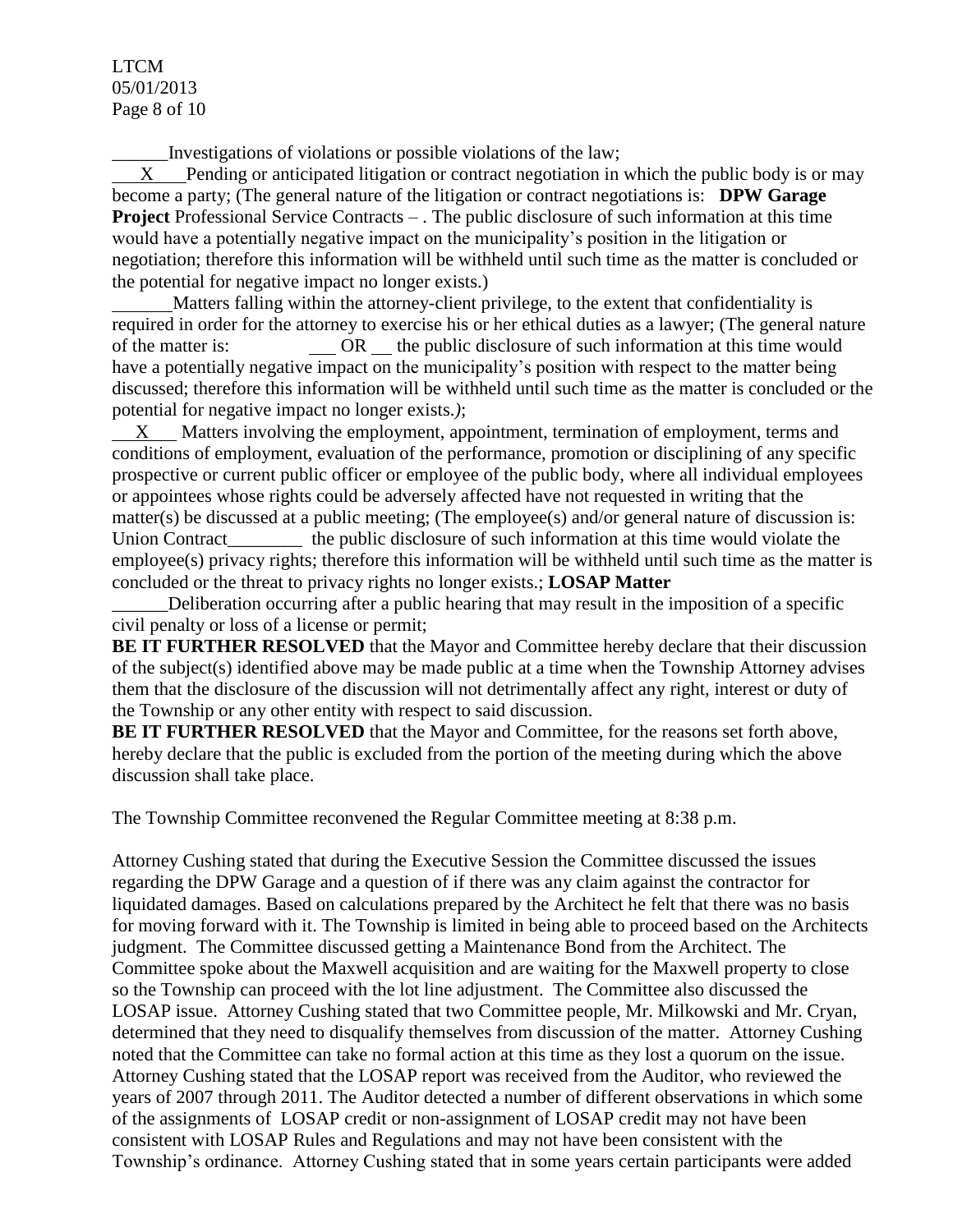LTCM 05/01/2013 Page 9 of 10

to the qualifying list and should not have been, as they did not qualify, and then there were some individuals who should have been on the list, as they did qualify, but were not added and did not receive a contribution. This determination was based on the Auditor's understanding of the law and how it should have been applied. Attorney Cushing stated that the report will be made public at this time; however, it does not provide the names of the individuals mentioned in the report. Attorney Cushing sent communication to the Auditor to request the names of the individuals so the matter could be dealt with. The Auditor has since provided a letter with the information requested. Attorney Cushing stated that the Committee has determined that a copy of the report and the Auditor's letter, naming the individuals, will be sent to those named prior to the letter being made public so the person knows in advance of the findings. The intention of the Township Committee is to release the letter, to the public, at the next meeting. At this time the letter would be considered Advisory, Consultative or Deliberative. The Committee will ask Mr. Vinci to advise them on the steps that the Township should take in correcting the misapplication of the regulations that occurred. This way those who are entitled to receive more will receive it, and those who received too much will have their accounts debited. Everyone will receive the fair amount that they are entitled to. Attorney Cushing stated that it is complicated in applying the rules and regulations which is why the Committee had to engage Auditor Vinci to review the reports. Attorney Cushing stated that it is the Township's goal that this system should be operated in accordance with the regulations and should be applied fairly to all. The rules should be clarified so the members of the Fire Department know how to apply them and so that the Fire Department is not placed in an awkward position of having to applying rules that are complicated.

Attorney Cushing stated that the Auditor's report will be provided to the Prosecutor's office so he can close his file and the matter can be moved forward.

Attorney Cushing stated that a few weeks ago the Committee voted to engage Eldon Allen to survey the Maxwell property. At that time the Committee did not have the formal resolution and the proposed form of agreement. The proposed form of agreement was prepared by Attorney Cushing's office which is a standard professional services agreement and contains standard language with respect to insurance. The language requires certain levels of insurance from the professionals. In reviewing the contract Mr. Allen realized that there were insurance requirements that he could not meet. The Committee has discussed the matter and the suggestion was made to waive the insurance requirement. Attorney Cushing stated there was another concern triggered, based on the discussion of the insurance, for the reason that Eldon Allen is an active surveyor in the Township and a couple of the Committee members have used him. The Committee looked into quotes from other surveyors and discovered that the cost would be ten times more than Mr. Allen for the survey. The Committee will check with Mr. Allen to find out exactly what insurance he has and at next meeting, if there are three Committee members who have not used Mr. Allen, they will vote on the appointment. Attorney Cushing stated that if there are only two members who have not used Mr. Allen's services there is the Doctrine of Necessity which can be applied, if the Committee is willing to go along with the waiver of the insurance.